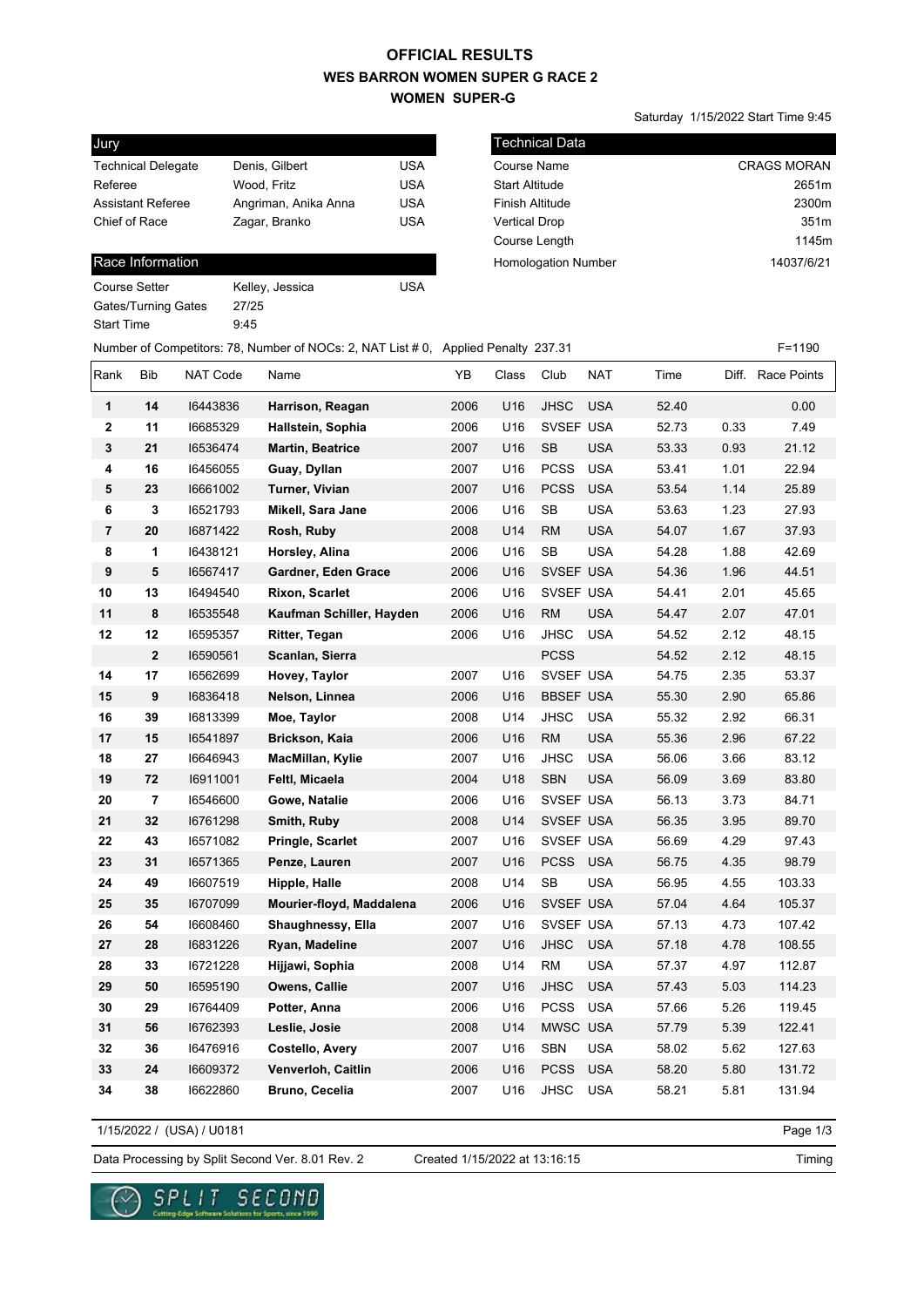## **WES BARRON WOMEN SUPER G RACE 2 WOMEN SUPER-G OFFICIAL RESULTS**

Saturday 1/15/2022 Start Time 9:45

| Rank | <b>Bib</b> | NAT Code | Name                     | YB   | Class | Club             | <b>NAT</b> | Time    | Diff. | Race Points |
|------|------------|----------|--------------------------|------|-------|------------------|------------|---------|-------|-------------|
| 35   | 45         | 16937622 | Petrisko, Savannah       | 2007 | U16   | <b>PCSS</b>      | <b>USA</b> | 58.49   | 6.09  | 138.30      |
| 36   | 62         | 16713852 | Gallagher, Keira         | 2008 | U14   | <b>PCSS</b>      | <b>USA</b> | 58.54   | 6.14  | 139.44      |
| 37   | 64         | 16684822 | Dressen, Ella            | 2008 | U14   | <b>SBN</b>       | <b>USA</b> | 58.70   | 6.30  | 143.07      |
| 38   | 55         | 16866381 | Proulx, Tallulah         | 2008 | U14   | <b>RM</b>        | <b>USA</b> | 58.76   | 6.36  | 144.44      |
| 39   | 46         | 16587743 | Preston, Sonja           | 2007 | U16   | <b>PCSS</b>      | <b>USA</b> | 58.97   | 6.57  | 149.20      |
| 40   | 57         | 16723198 | Witherite, Dylan         | 2008 | U14   | <b>JHSC</b>      | <b>USA</b> | 58.99   | 6.59  | 149.66      |
| 41   | 58         | 16708861 | Wilson, Cayenne          | 2008 | U14   | <b>PCSS</b>      | <b>USA</b> | 59.05   | 6.65  | 151.02      |
| 42   | 25         | 16576278 | Hoopes, Faith            | 2006 | U16   | <b>SB</b>        | <b>USA</b> | 59.19   | 6.79  | 154.20      |
| 43   | 42         | 16666012 | Steinberg, Ella          | 2007 | U16   | <b>JHSC</b>      | <b>USA</b> | 59.45   | 7.05  | 160.10      |
| 44   | 60         | 16666058 | Steinberg, Lily          | 2008 | U14   | <b>JHSC</b>      | <b>USA</b> | 59.50   | 7.10  | 161.24      |
| 45   | 59         | 16831913 | Rothwell, Winter         | 2008 | U14   | <b>PCSS</b>      | <b>USA</b> | 1:00.18 | 7.78  | 176.68      |
| 46   | 61         | 16628921 | Boehner, Morgan          | 2007 | U16   | <b>SB</b>        | <b>USA</b> | 1:00.66 | 8.26  | 187.58      |
| 47   | 70         | 16620569 | Huckabone, Emma          | 2007 | U16   | <b>PCSS</b>      | <b>USA</b> | 1:00.91 | 8.51  | 193.26      |
| 48   | 37         | 16776570 | <b>Carruth, Scarlett</b> | 2007 | U16   | SVSEF USA        |            | 1:01.02 | 8.62  | 195.76      |
| 49   | 66         | 16852373 | Oakey, Aubrey            | 2007 | U16   | <b>BBSEF USA</b> |            | 1:01.10 | 8.70  | 197.58      |
| 50   | 73         | 16631582 | Hall, Greta              | 2008 | U14   | <b>BBSEF USA</b> |            | 1:01.40 | 9.00  | 204.39      |
| 51   | 67         | 16611803 | Huntsman, Alyssa         | 2008 | U14   | SVSEF USA        |            | 1:01.88 | 9.48  | 215.29      |
| 52   | 78         | 16780373 | Pehrson, Ruby            | 2007 | U16   | <b>BR</b>        | <b>USA</b> | 1:01.95 | 9.55  | 216.88      |
| 53   | 76         | 16999258 | Krugh, Julia             | 2008 | U14   | <b>JHSC</b>      | <b>USA</b> | 1:02.20 | 9.80  | 222.56      |
| 54   | 19         | 16644480 | Leveratto, Sofia         | 2006 | U16   | <b>SB</b>        | <b>USA</b> | 1:02.29 | 9.89  | 224.60      |
| 55   | 30         | 16861725 | Perl, Nicole             | 2005 | U18   | <b>BBSEF USA</b> |            | 1:02.51 | 10.11 | 229.60      |
| 56   | 63         | 16502943 | <b>Mannelin, Kirsten</b> | 2007 | U16   | <b>RM</b>        | <b>USA</b> | 1:03.37 | 10.97 | 249.13      |
| 57   | 53         | 16830016 | Jones, Campbell          | 2007 | U16   | <b>SBN</b>       | <b>USA</b> | 1:03.54 | 11.14 | 252.99      |
| 58   | 47         | 16555426 | Umble, Jenna             | 2007 | U16   | <b>SB</b>        | <b>USA</b> | 1:03.63 | 11.23 | 255.03      |
| 59   | 69         | 17059096 | <b>Campbell, Delaney</b> | 2007 | U16   | MWSC USA         |            | 1:03.69 | 11.29 | 256.40      |
| 60   | 71         | 16907216 | Sell, Ashley             | 2008 | U14   | <b>PCSS</b>      | <b>USA</b> | 1:03.70 | 11.30 | 256.62      |
| 61   | 75         | 16922169 | Pruzan, Neve             | 2008 | U14   | <b>JHSC</b>      | <b>USA</b> | 1:04.71 | 12.31 | 279.56      |
| 62   | 79         | 17046755 | Selznick, Amilia         | 2007 | U16   | SVSEF USA        |            | 1:05.21 | 12.81 | 290.91      |
| 63   | 40         | 16740215 | Pagano, Emma             | 2005 | U18   | <b>SBN</b>       | <b>USA</b> | 1:05.30 | 12.90 | 292.96      |
| 64   | 74         | 16740220 | Pagano, Mia              | 2008 | U14   | <b>SBN</b>       | <b>USA</b> | 1:05.34 | 12.94 | 293.87      |
| 65   | 77         | 16503478 | Railsback, Aurora        | 2007 | U16   | <b>BR</b>        | <b>USA</b> | 1:06.15 | 13.75 | 312.26      |
| 66   | 48         | 16811161 | Paulson, Caroline        | 2006 | U16   | SOL              | <b>USA</b> | 1:06.52 | 14.12 | 320.66      |
| 67   | 65         | 16867770 | Mackay, Elizabeth        | 2007 | U16   | <b>SB</b>        | <b>USA</b> | 1:06.96 | 14.56 | 330.66      |
| 68   | 68         | 16646870 | Morasch, Aibhlinn        | 2008 | U14   | <b>PCSS</b>      | <b>USA</b> | 1:07.83 | 15.43 | 350.41      |
| 69   | 41         | 17021265 | <b>Wells, Mackenzie</b>  | 2006 | U16   | <b>BBSEF USA</b> |            | 1:07.89 | 15.49 | 351.78      |

#### **NOT PERMITTED TO START**

### **DID NOT START**

|    | <b>DID NOT FINISH: 9 competitors</b> |                      |      |     |                          |            |
|----|--------------------------------------|----------------------|------|-----|--------------------------|------------|
| 52 | 16963972                             | Lawrence, Macy       | 2008 | U14 | PCSS USA                 |            |
| 51 | X6855532                             | <b>Swift, Amelie</b> | 2008 |     | U14 PCSS                 |            |
| 44 | 16971128                             | Holbrook, Nina       | 2007 |     | U <sub>16</sub> PCSS USA |            |
| 34 | 16570754                             | Butrum, Annabelle    | 2007 | U16 | -SB                      | <b>USA</b> |
|    |                                      |                      |      |     |                          |            |

1/15/2022 / (USA) / U0181

Data Processing by Split Second Ver. 8.01 Rev. 2 Created 1/15/2022 at 13:16:15

re Solutions for Sports, since 1990

Created 1/15/2022 at 13:16:15

Page 2/3